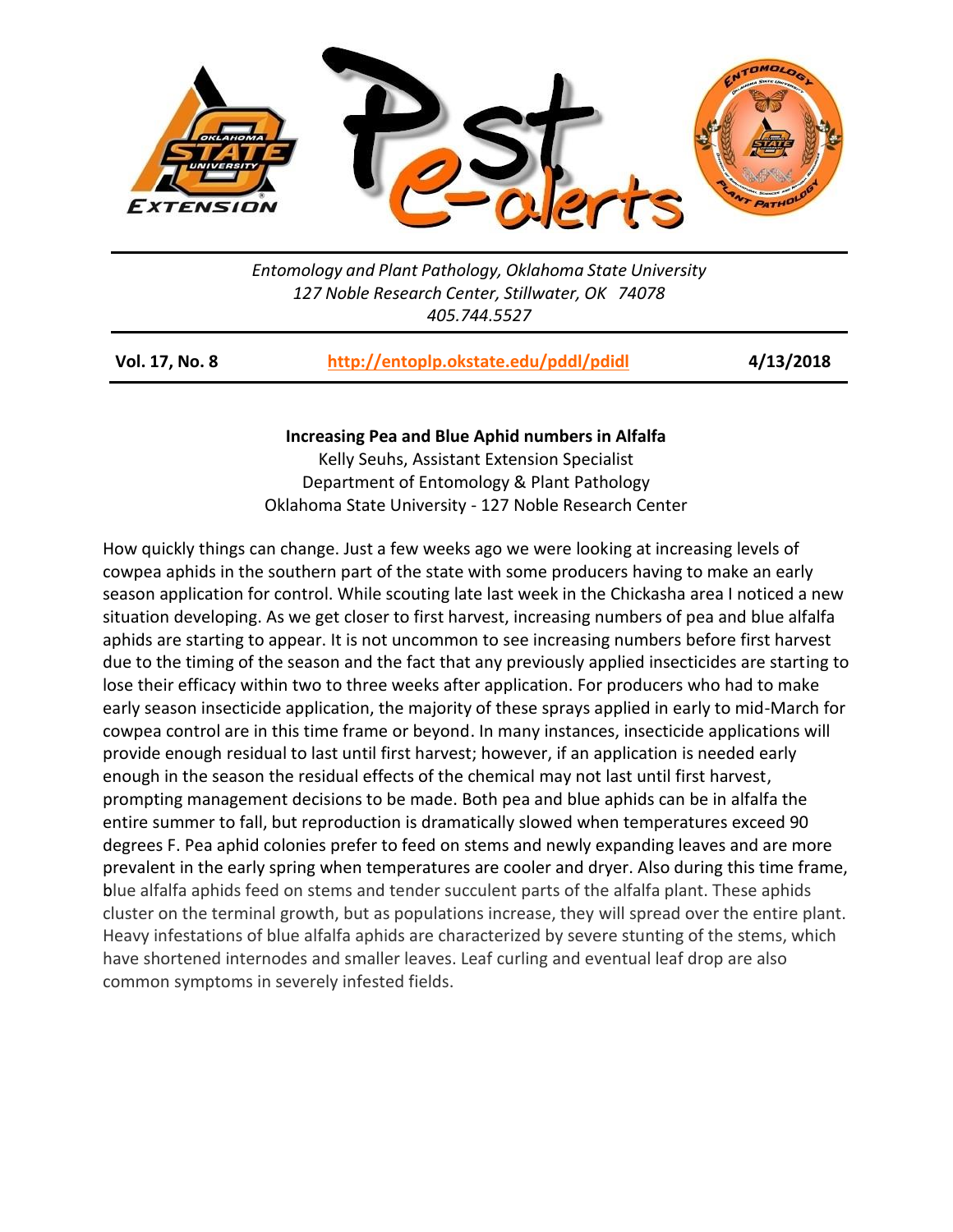

Pea aphids are the larger of the two species and are generally identified by a light green color and enhanced dark bands at the end of each antennae segment. Blue alfalfa aphids are somewhat smaller and have a darker green to blue-green color. Their antennae are lighter at the base and become darker toward the tip, at this point, the concern is what can be done before first harvest?

Evaluating plant vigor is often the key to determining the need to treat for this insect. Closely monitor fields during the early part of the season (March, April and May) during periods of slow growth. Any potential moderate to heavy rain events may help to alleviate some of the problem allowing for more growth and dislodging aphids from the plants.



Control decisions should be based on the maturity of the alfalfa, the size of the aphid population, and the number of natural control agents present. Established alfalfa can tolerate low numbers of aphids without much sign of injury do to natural parasitism and crop growth. With conditions throughout parts of the state in moisture and stress, high numbers of aphids can cause yellowing, wilting and stunting of plants. Fifty pea aphids per

stem or more on (<10 inch tall) alfalfa would be cause for alarm and beneficial insects would not be able to keep up. For blue aphids the threshold level is 10 or more per stem. I am seeing numbers at or above threshold levels for blue aphids (45.0+/stem with most growth less than 10 inches). For newly established stands the numbers are significantly lower at 1/stem for blues and 5/stem for pea. Depending on plant height and crop condition producers might want to consider early cutting as an option when heavy infestations develop close to harvest time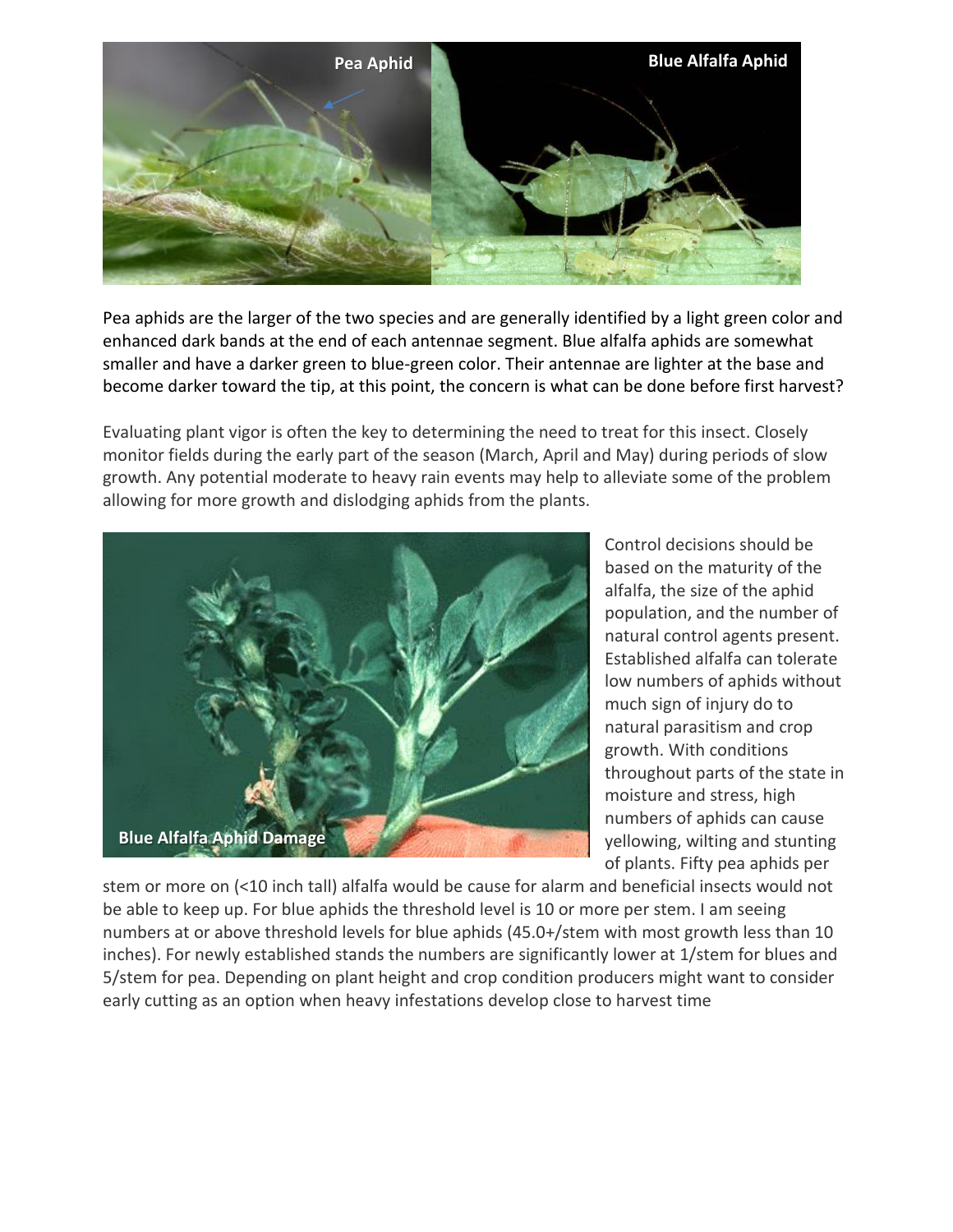If conditions warrant, another insecticide application may be needed. However, data on efficacy of insecticides for aphid control indicates that some products may provide effective control even at the lowest recommended rates. Keep in mind the decision to make another application of insecticide must be carefully considered due to harvest restrictions and availability of registered products for that commodity, even at the lower rates. It is a violation of **Federal Law** to use products in a manner inconsistent with its labeling. [For example: Depending on the rate, Lorsban ® (Chlorpyrifos) at 8oz./A has a 7-day harvest restriction (PHI) and up to 21 days (PHI) when applied at a rate greater than 1 pint per acre. In addition, Lorsban ® can only be applied once per cutting …(at any rate).]

Likewise, as the potential for alfalfa weevil control approaches, many of the products that can be used on alfalfa for weevil may contain mixtures of different ingredients, and one of those ingredients may be a product already used. Do not assume that because the product has a label for use on alfalfa, but a different commercial name, that the active ingredient is different. There are many generic products on the market currently, but all are required to list the percentage of each active ingredient in their product. Producers must look at their own circumstance and determine the best management strategy for their operation. \*\*\*With degree days surpassing 700 in the southern part of the state and approaching 500 in the northern areas, as far as weevils go, with a few exceptions it appears numbers are relatively light again this year.

> **Wheat Disease Update – April 13 2018** Bob Hunger, Extension Wheat Pathologist Department of Entomology & Plant Pathology Oklahoma State University - 127 Noble Research Center 405-744-9958

Powdery mildew (Figure 1) continued to be the primary wheat foliar disease this past week in Oklahoma. Around Stillwater, I have seen powdery mildew on the lower and mid-leaves with severities reaching 90% on the lower leaves. A preponderance of powdery mildew also was indicated by the scouting reports sent in from counties across the central tier of Oklahoma to Zack Meyer (Extension Educator; Kingfisher County) where mildew was reported in Washita and Kingfisher Counties at a light (<25%) severity on lower and mid-leaves. Across the northern tier of counties in Oklahoma, powdery mildew was reported to Josh Bushong (Area Extension Agronomy Specialist; northwest district) from Noble and Garfield Counties at light and heavy (>25%) severities on the lower and mid-leaves. Wheat in central Oklahoma was reported at growth stages 8-9 (flag leaf emerging to flag leaf fully emerged). In northern Oklahoma, wheat was extremely variable with growth stages from 2-8 (tillering to flag leaf emerging) being reported. Again, I want to thank all the educators that participated in this pilot program for reporting powdery mildew, leaf rust and stripe rust, and I would encourage more participation to facilitate the warning of these three foliar diseases of wheat.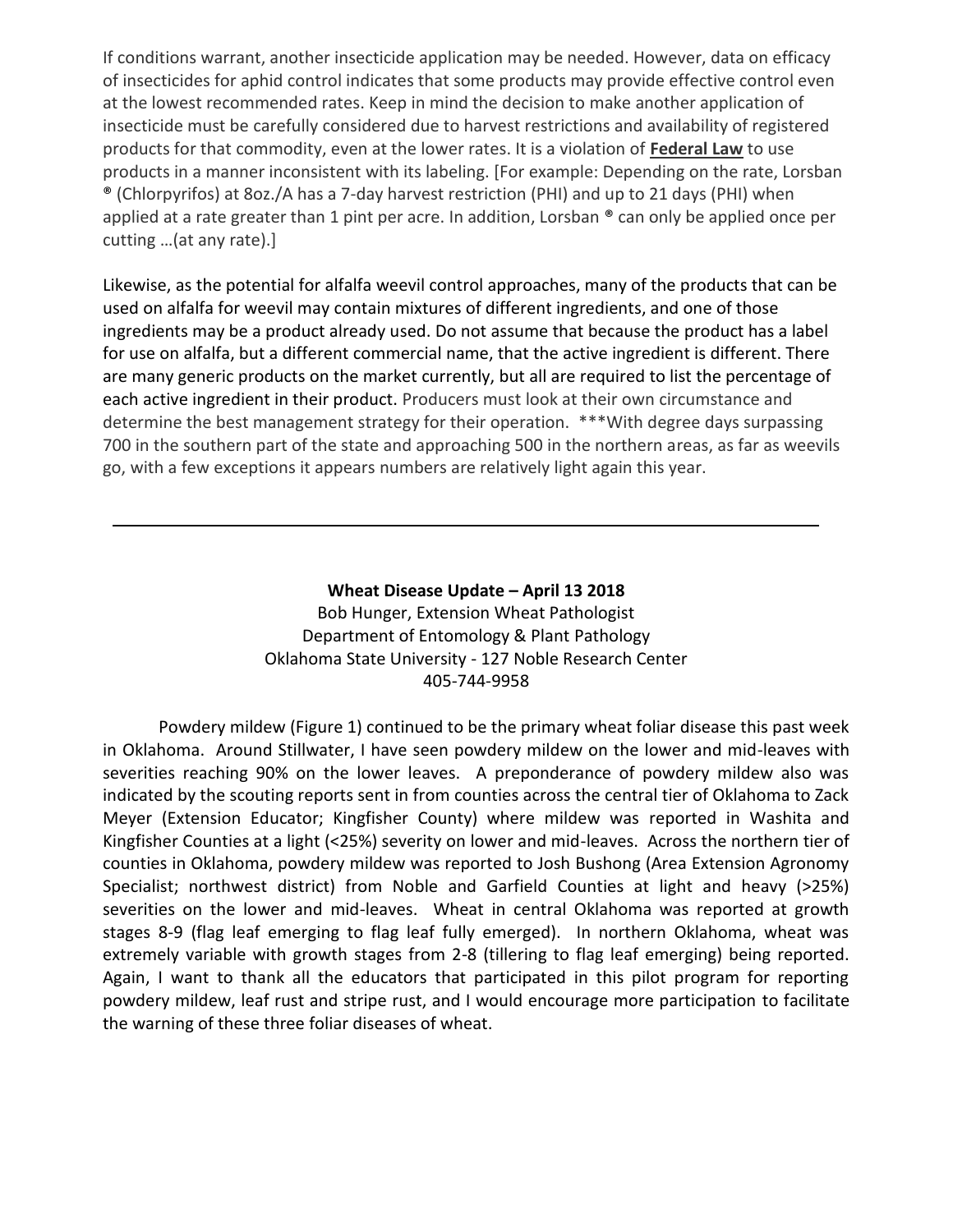

Figure 1. Severe powdery mildew on lower wheat leaves.

There were not any reports this last week regarding foliar diseases from Texas, and there still have not been any significant reports of stripe or leaf rust across Oklahoma. There was one report of stripe rust in south central Oklahoma from Anderson Farms located near Ardmore, OK. As you can see in Figure 2, the lower leaf shows a heavy infection of active stripe rust while the top leaf shows a heavily infected leaf that has transitioned to the dormant (telial) spore stage of stripe rust. This happens as temperature rises with both day and night temperature being important. Typically day temperature needs to consistently be above about 75-80 F and night temperature above about 65 F. This transition along with very limited reports of stripe rust in Texas and Oklahoma indicate that stripe rust should not be a major factor in wheat this year in Oklahoma. Leaf rust could still develop, but inoculum will need to increase, and to date, there has not been widespread weather (cool and moist) that favors either rust.